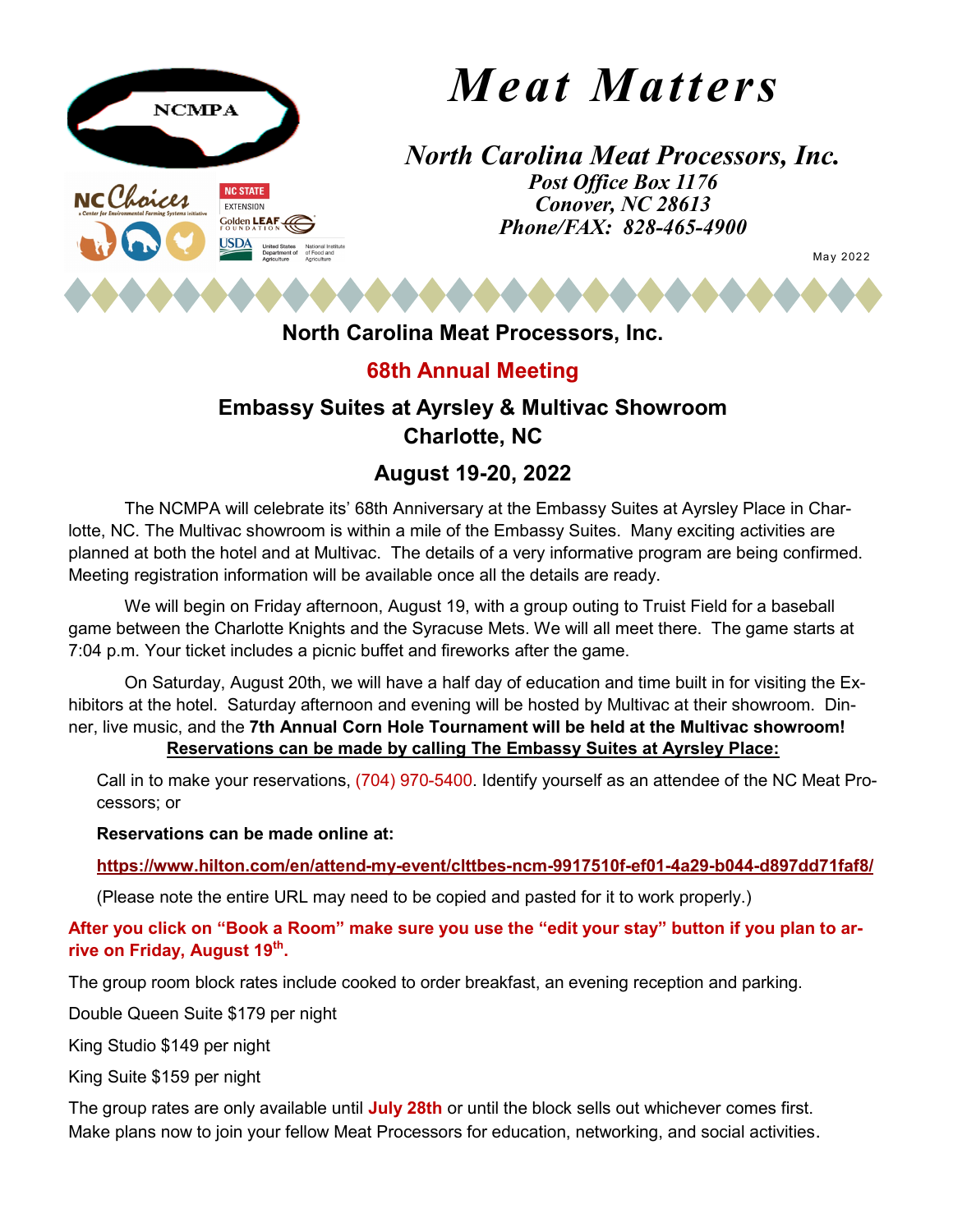#### **CONVENTION REGISTRATION INFORMATION**

*(Please complete a separate form for each registrant - photocopies acceptable)*

| Full Name                      |                                                                                                                                                                                                                                      |                                   |                                                              |                                                                                                                                                                                                                                |
|--------------------------------|--------------------------------------------------------------------------------------------------------------------------------------------------------------------------------------------------------------------------------------|-----------------------------------|--------------------------------------------------------------|--------------------------------------------------------------------------------------------------------------------------------------------------------------------------------------------------------------------------------|
| (to appear on name badge)      | First                                                                                                                                                                                                                                | Middle                            | Last                                                         |                                                                                                                                                                                                                                |
|                                |                                                                                                                                                                                                                                      |                                   |                                                              |                                                                                                                                                                                                                                |
| Address                        | <u> 1989 - Johann Harry Harry Harry Harry Harry Harry Harry Harry Harry Harry Harry Harry Harry Harry Harry Harry</u>                                                                                                                |                                   |                                                              |                                                                                                                                                                                                                                |
|                                |                                                                                                                                                                                                                                      |                                   |                                                              |                                                                                                                                                                                                                                |
|                                |                                                                                                                                                                                                                                      |                                   |                                                              |                                                                                                                                                                                                                                |
|                                | Spouse/Guest____________________                                                                                                                                                                                                     |                                   |                                                              |                                                                                                                                                                                                                                |
|                                | First<br>(to appear on name badge)                                                                                                                                                                                                   | Middle                            | Last                                                         |                                                                                                                                                                                                                                |
|                                | (please list each name followed by age)                                                                                                                                                                                              |                                   |                                                              |                                                                                                                                                                                                                                |
|                                |                                                                                                                                                                                                                                      | Registration                      | <b>Number</b>                                                | <b>Amount</b>                                                                                                                                                                                                                  |
| Event                          |                                                                                                                                                                                                                                      | <b>Fees</b>                       | <b>Attending</b>                                             | <b>Enclosed</b>                                                                                                                                                                                                                |
| Friday                         | <b>Knights Baseball Tickets</b><br>(2 years and under are free all others must have a ticket to enter the picnic area~Includes a picnic dinner)                                                                                      | \$40 each                         |                                                              |                                                                                                                                                                                                                                |
|                                |                                                                                                                                                                                                                                      | Member                            | <b>Non Member</b>                                            |                                                                                                                                                                                                                                |
| Saturday                       | <b>Meeting Registration</b>                                                                                                                                                                                                          | \$360 per person                  | \$509 per person                                             | $\sim$                                                                                                                                                                                                                         |
| Add on:<br>Saturday            | <b>Guest Lunch tickets</b>                                                                                                                                                                                                           | \$45 per person                   |                                                              | \$                                                                                                                                                                                                                             |
|                                | <b>Guest Dinner tickets</b>                                                                                                                                                                                                          | \$55 per person                   |                                                              | $\sim$ 5 and 5 and 6 and 6 and 6 and 6 and 6 and 6 and 6 and 6 and 6 and 6 and 6 and 6 and 6 and 6 and 6 and 6 and 6 and 6 and 6 and 6 and 6 and 6 and 6 and 6 and 6 and 6 and 6 and 6 and 6 and 6 and 6 and 6 and 6 and 6 and |
|                                | Child Dinner ticket (age 3-12)                                                                                                                                                                                                       | \$ no charge                      |                                                              | <u> 1989 - Johann Barn, mars ar breis an t-Amerikaansk kommunister (</u>                                                                                                                                                       |
|                                | Teen Dinner Ticket (13 and up)                                                                                                                                                                                                       | \$25 per person                   |                                                              |                                                                                                                                                                                                                                |
| Saturday                       | <b>Cornhole Tournament Registration</b>                                                                                                                                                                                              | $$80$ per team (of 2)             |                                                              |                                                                                                                                                                                                                                |
|                                |                                                                                                                                                                                                                                      |                                   |                                                              |                                                                                                                                                                                                                                |
|                                |                                                                                                                                                                                                                                      |                                   |                                                              |                                                                                                                                                                                                                                |
| <b>Raffle Tickets Presale</b>  |                                                                                                                                                                                                                                      | \$50 bundles only<br>(25 tickets) | (#bundles)                                                   |                                                                                                                                                                                                                                |
|                                | Sponsorship Contribution: as indicated on enclosed form                                                                                                                                                                              |                                   |                                                              |                                                                                                                                                                                                                                |
|                                |                                                                                                                                                                                                                                      |                                   |                                                              |                                                                                                                                                                                                                                |
| <b>Exhibitors Tabletop Fee</b> |                                                                                                                                                                                                                                      | \$360 per exhibit                 | (includes exhibit space, lunch, and dinner for one attendee) |                                                                                                                                                                                                                                |
|                                | TOTAL FEES BEING SUBMITTED WITH THIS REGISTRATION FORM                                                                                                                                                                               |                                   |                                                              |                                                                                                                                                                                                                                |
|                                | PLEASE PAY IN FULL BY July 28, 2022                                                                                                                                                                                                  |                                   |                                                              | \$                                                                                                                                                                                                                             |
| <b>Method of Payment:</b>      |                                                                                                                                                                                                                                      |                                   |                                                              |                                                                                                                                                                                                                                |
|                                | Make checks payable to NCMPA and return with this registration form to: Post Office Box 1176, Conover, NC 28613                                                                                                                      |                                   |                                                              |                                                                                                                                                                                                                                |
|                                | Or for your convenience credit cards are accepted (indicate your preference below)                                                                                                                                                   |                                   |                                                              |                                                                                                                                                                                                                                |
| Exp. Date                      |                                                                                                                                                                                                                                      |                                   |                                                              |                                                                                                                                                                                                                                |
|                                | CSV Code (back of card)_______________                                                                                                                                                                                               |                                   |                                                              |                                                                                                                                                                                                                                |
|                                | Name on Card: <u>2008 - 2008 - 2008 - 2009 - 2009 - 2009 - 2009 - 2009 - 2009 - 2009 - 2009 - 2009 - 2009 - 2009 - 2009 - 2009 - 2009 - 2009 - 2009 - 2009 - 2009 - 2009 - 2009 - 2009 - 2009 - 2009 - 2009 - 2009 - 2009 - 2009</u> |                                   |                                                              |                                                                                                                                                                                                                                |
|                                |                                                                                                                                                                                                                                      |                                   |                                                              |                                                                                                                                                                                                                                |
|                                | Please make hotel reservations by July 28, 2022 to ensure the guaranteed group rate.                                                                                                                                                 |                                   |                                                              |                                                                                                                                                                                                                                |
|                                | If you have any questions, please contact Candace Cansler at the NCMPA office at (828)465-4900.                                                                                                                                      |                                   |                                                              |                                                                                                                                                                                                                                |

*Registration is non-refundable after July 28, 2022.*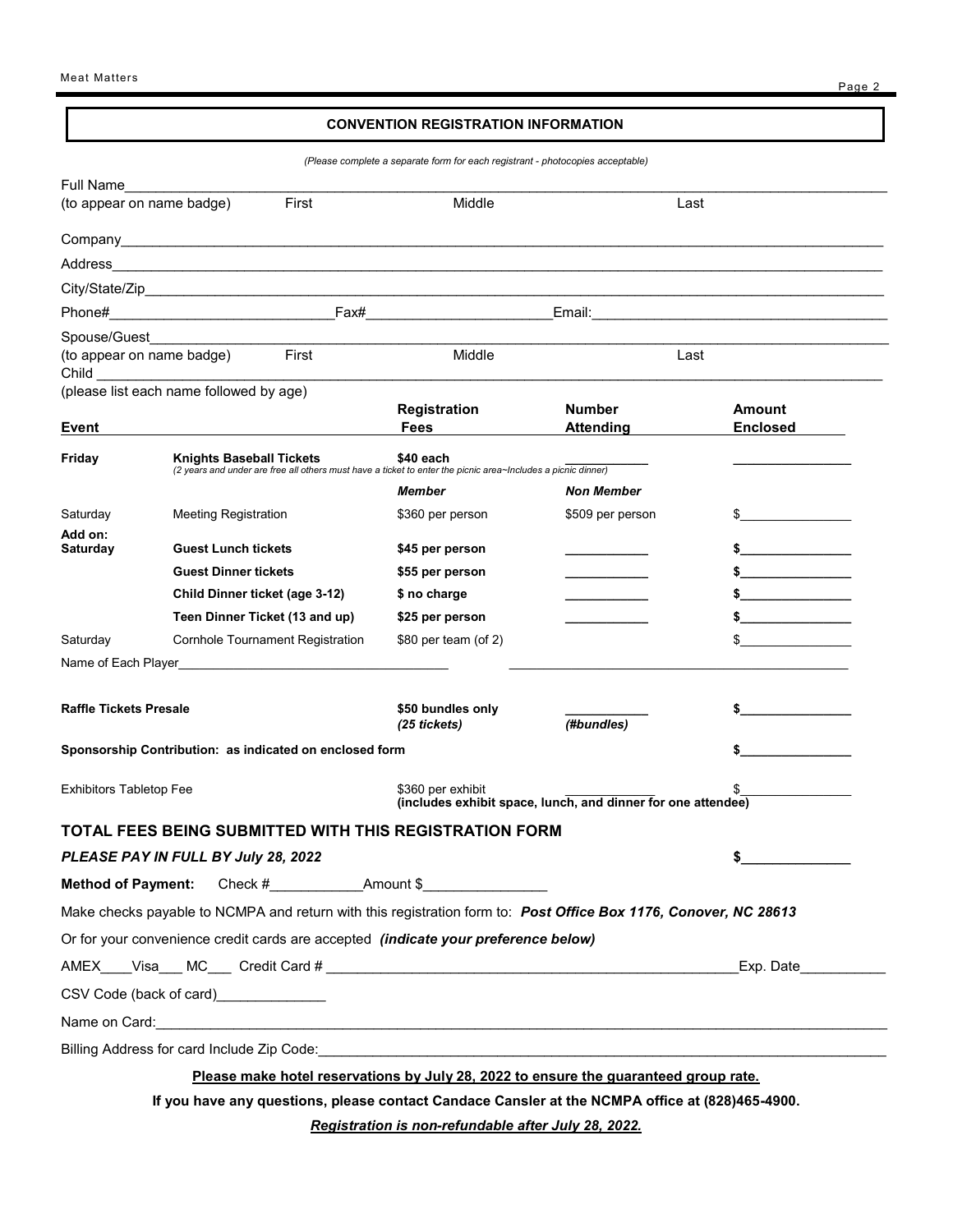Meat Matters Page 3



**Tentative Meeting Agenda August 19-20, 2022 Embassy Suites at Ayrsley & Multivac Showroom Charlotte, NC**



**Thursday, August 18, 2022** Hotel Check-In

#### **Friday, August 19, 2022**

4:00 p.m. Hotel Check-In

7:04 Charlotte Knights Baseball ~Meet at the Game Order tickets on Page 2

*(2 years and under are free all others must have a ticket to enter the picnic area~Includes a picnic dinner)*

#### **Saturday, August 20, 2022**

| 7:00-7:50 a.m.      | <b>Meeting Registration</b>                                                                                 |
|---------------------|-------------------------------------------------------------------------------------------------------------|
| $7:50-8:00$ a.m.    | Welcome, Introductions, Recognize Sponsors                                                                  |
| 8:00-8:40 a.m.      | NCDA Department Update-SPEAKER TBA                                                                          |
| 8:40-9:40 a.m.      | "Attracting and Retaining Employees" - Lee Mincey                                                           |
| $9:40-9:55$ a.m.    | <b>Exhibitor Introductions</b>                                                                              |
| $9:55-10:10$ a.m.   | <b>Break-Visit Exhibitors</b>                                                                               |
| 10:10-11:05         | "Developing a Formal Butchery Training Program—<br>Lessons from Penn State's Program"<br><b>SPEAKER TBA</b> |
| 11:05-12:00 p.m.    | Panel Discussion-Meat Processing Labor in NC-SPEAKERS TBA                                                   |
| 12:00-12:15         | <b>Grant Discussion/Membership Business Meeting</b>                                                         |
| $12:15 - 1:30$ p.m. | <b>Lunch with Exhibitors</b>                                                                                |
| 1:30-4:30 p.m.      | Multivac Presentation at the Multivac showroom                                                              |
| 5:30 p.m.           | Reception/Cornhole Tournament Begins                                                                        |
| 7:00-9:00 p.m.      | Dinner - Cookout - Live Music                                                                               |
|                     |                                                                                                             |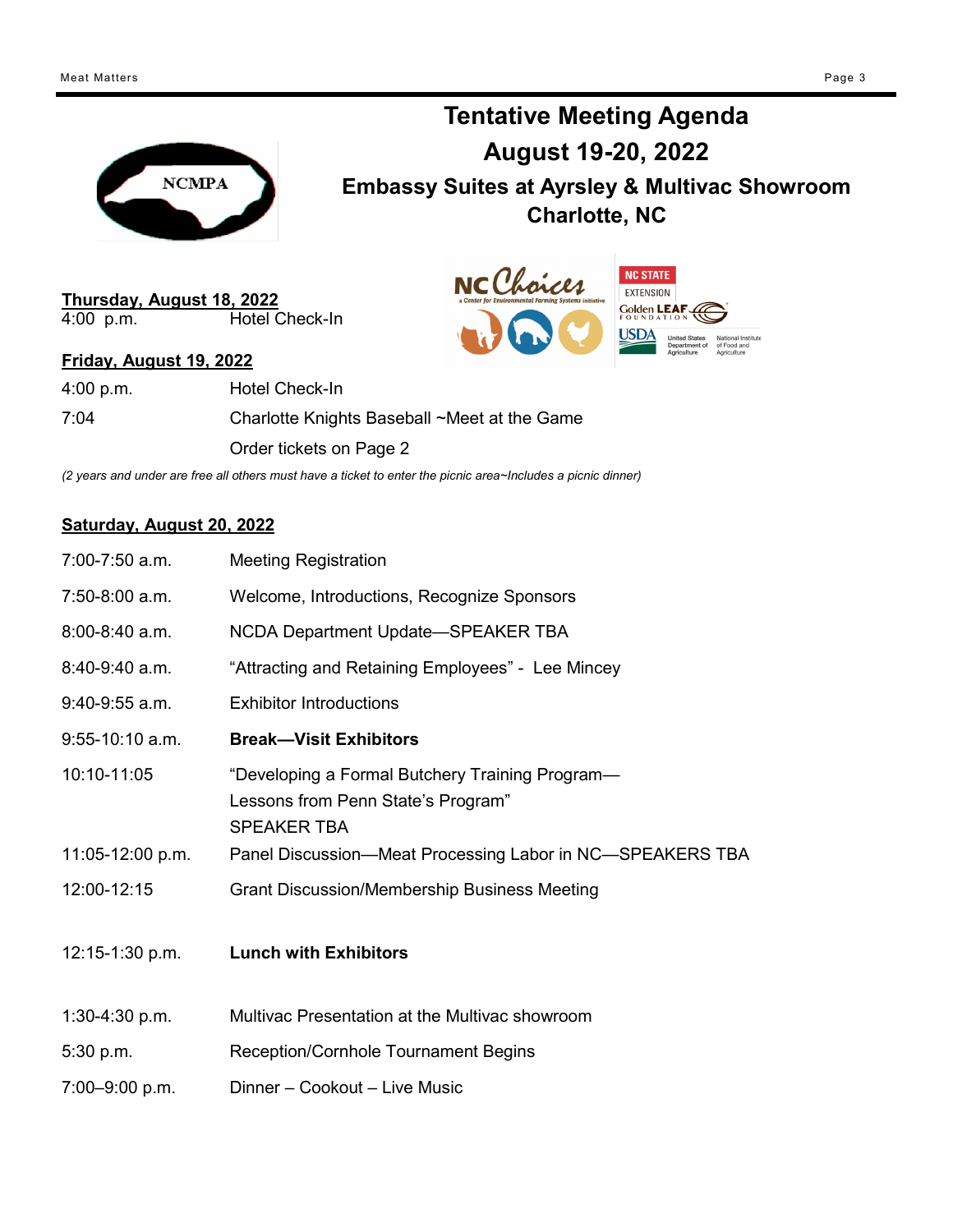| <b>Meat Matters</b>              |                                            |         |                                              | Page 4 |  |  |
|----------------------------------|--------------------------------------------|---------|----------------------------------------------|--------|--|--|
| <b>NCMPA 2022 Annual Meeting</b> |                                            |         |                                              |        |  |  |
|                                  | <b>Sponsorship Contribution Form</b>       |         |                                              |        |  |  |
|                                  | <b>Available Sponsorship Opportunities</b> |         |                                              |        |  |  |
|                                  | <b>SPONSORSHIP LEVELS</b>                  |         |                                              |        |  |  |
|                                  | S                                          | 500     | <b>Morning Coffee Bread</b>                  |        |  |  |
|                                  | \$                                         | 500     | <b>Meeting Breaks: Saturday, August 20th</b> |        |  |  |
|                                  | \$                                         | 750     | Live Music: Saturday, August 20th            |        |  |  |
| <b>SOLD</b>                      |                                            | \$1,500 | Bar at the Cookout: Saturday, August 20th    |        |  |  |
|                                  | \$                                         | 500     | <b>Raffle Sponsor</b>                        |        |  |  |
| <b>SOLD</b>                      | <b>S</b>                                   | 500     | <b>Cornhole Tournament Sponsor</b>           |        |  |  |
|                                  | \$                                         | 250     | <b>Individual Silver Sponsor</b>             |        |  |  |
|                                  |                                            |         | (Recognition on meeting flyer and website)   |        |  |  |
|                                  | \$                                         | 375     | <b>Individual Gold Sponsor</b>               |        |  |  |
|                                  |                                            |         | (Recognition on meeting flyer and website)   |        |  |  |
|                                  | S                                          | 500     | <b>Individual Platinum Sponsor</b>           |        |  |  |
|                                  |                                            |         | (Recognition on meeting flyer and website)   |        |  |  |

*Yes! I want to support NCMPA as a meeting sponsor. My sponsorship level is indicated above and my check is enclosed. If using a credit card please complete information on page 2.*

| Company:<br><u> 1989 - Johann Stoff, deutscher Stoff, der Stoff, der Stoff, der Stoff, der Stoff, der Stoff, der Stoff, der S</u>                                                                                              |                                                                                                                                                                                                                                |                                                                                                                                                                                                                                     |  |  |
|--------------------------------------------------------------------------------------------------------------------------------------------------------------------------------------------------------------------------------|--------------------------------------------------------------------------------------------------------------------------------------------------------------------------------------------------------------------------------|-------------------------------------------------------------------------------------------------------------------------------------------------------------------------------------------------------------------------------------|--|--|
| Address: Address: Address: Address: Address: Address: Address: Address: Address: Address: Address: Address: Address: Address: Address: Address: Address: Address: Address: Address: Address: Address: Address: Address: Addres |                                                                                                                                                                                                                                |                                                                                                                                                                                                                                     |  |  |
| City:                                                                                                                                                                                                                          | State: the state of the state of the state of the state of the state of the state of the state of the state of the state of the state of the state of the state of the state of the state of the state of the state of the sta | <b>ZIP:</b> The contract of the contract of the contract of the contract of the contract of the contract of the contract of the contract of the contract of the contract of the contract of the contract of the contract of the con |  |  |
| Email:                                                                                                                                                                                                                         |                                                                                                                                                                                                                                |                                                                                                                                                                                                                                     |  |  |
| DO NOT PUBLISH MY CONTRIBUTION INFORMATION                                                                                                                                                                                     |                                                                                                                                                                                                                                |                                                                                                                                                                                                                                     |  |  |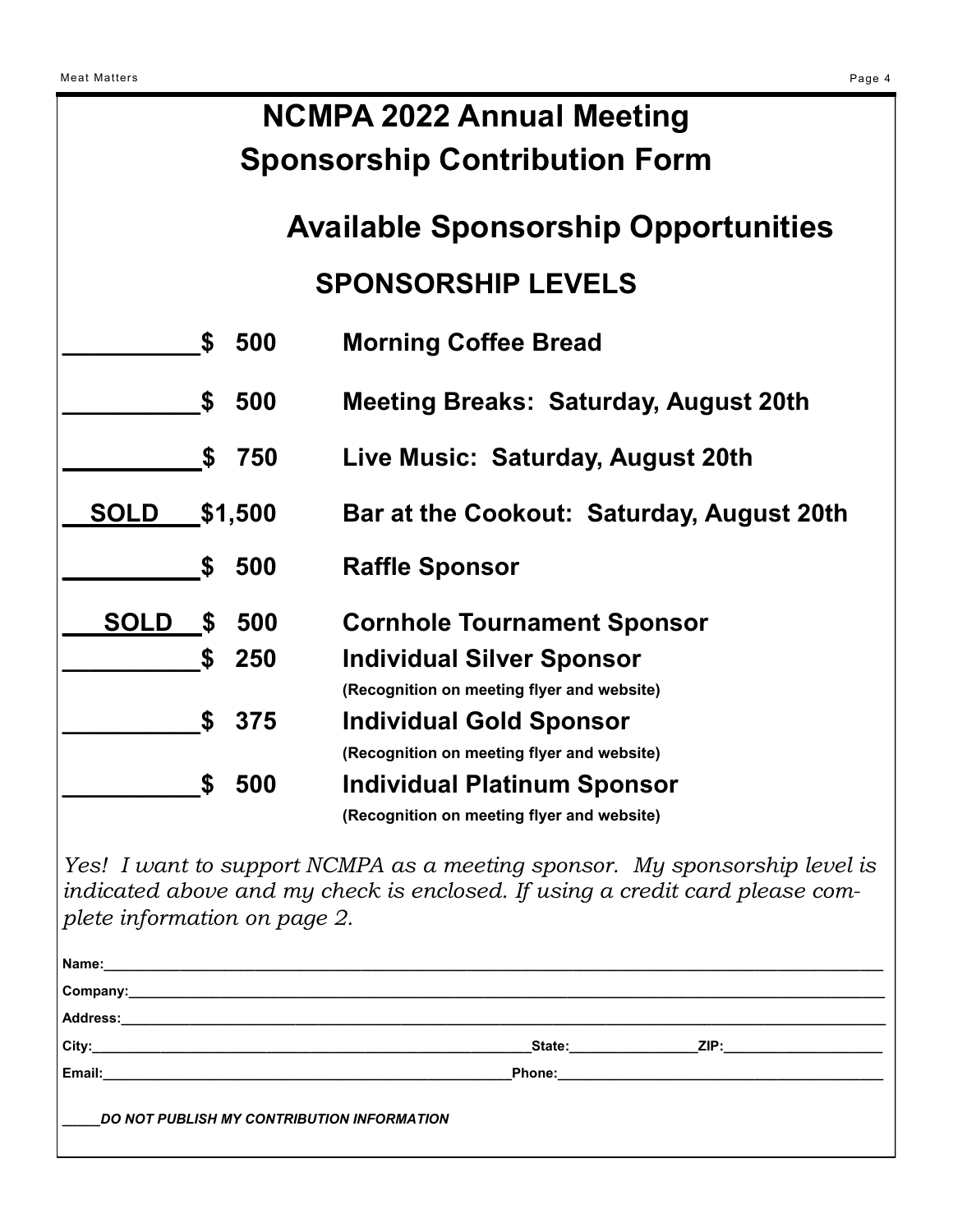# **ASSOCIATE MEMBER SHOWCASE REGISTRATION August 20th, 2022**



## **Embassy Suites at Arsley & Multivac**

## **Charlotte, North Carolina**

**Associate Members wishing to display table top exhibits will be provided a table and signage. Any additional audio/visual requirements, electrical needs or special preparations will be billed at resort rates.** 

*The \$360 registration fee includes…*

*One ticket per Vendor for exhibit space, lunch, and dinner.*

*Sponsorship of a special drawing to be held for visitors who meet with each vendor.*

*Guest tickets available for purchase separately on page 2.* —————————————————————————————————–——————————————-—————————————

## **2022 Associate Member Showcase Registration**

**August 20, 2022**

## **COST PER TABLE: \$360**

|                                                                                                                     | _State:________________ZIP:________________                                                                     |
|---------------------------------------------------------------------------------------------------------------------|-----------------------------------------------------------------------------------------------------------------|
|                                                                                                                     | _Telephone:_________________________________                                                                    |
|                                                                                                                     |                                                                                                                 |
| Complete and return with \$360 registration fee by July 28, 2022.<br><b>Method of Payment:</b> Check #_____________ |                                                                                                                 |
|                                                                                                                     | Make checks payable to NCMPA and return with this registration form to: Post Office Box 1176, Conover, NC 28613 |
| Or for your convenience credit cards are accepted <i>(indicate your preference below)</i>                           |                                                                                                                 |
|                                                                                                                     |                                                                                                                 |
|                                                                                                                     | CSV Code (back of card)______________Name on Card:_______________________________                               |
|                                                                                                                     |                                                                                                                 |
|                                                                                                                     |                                                                                                                 |

**Space is limited and will be assigned on a first come, first serve basis.**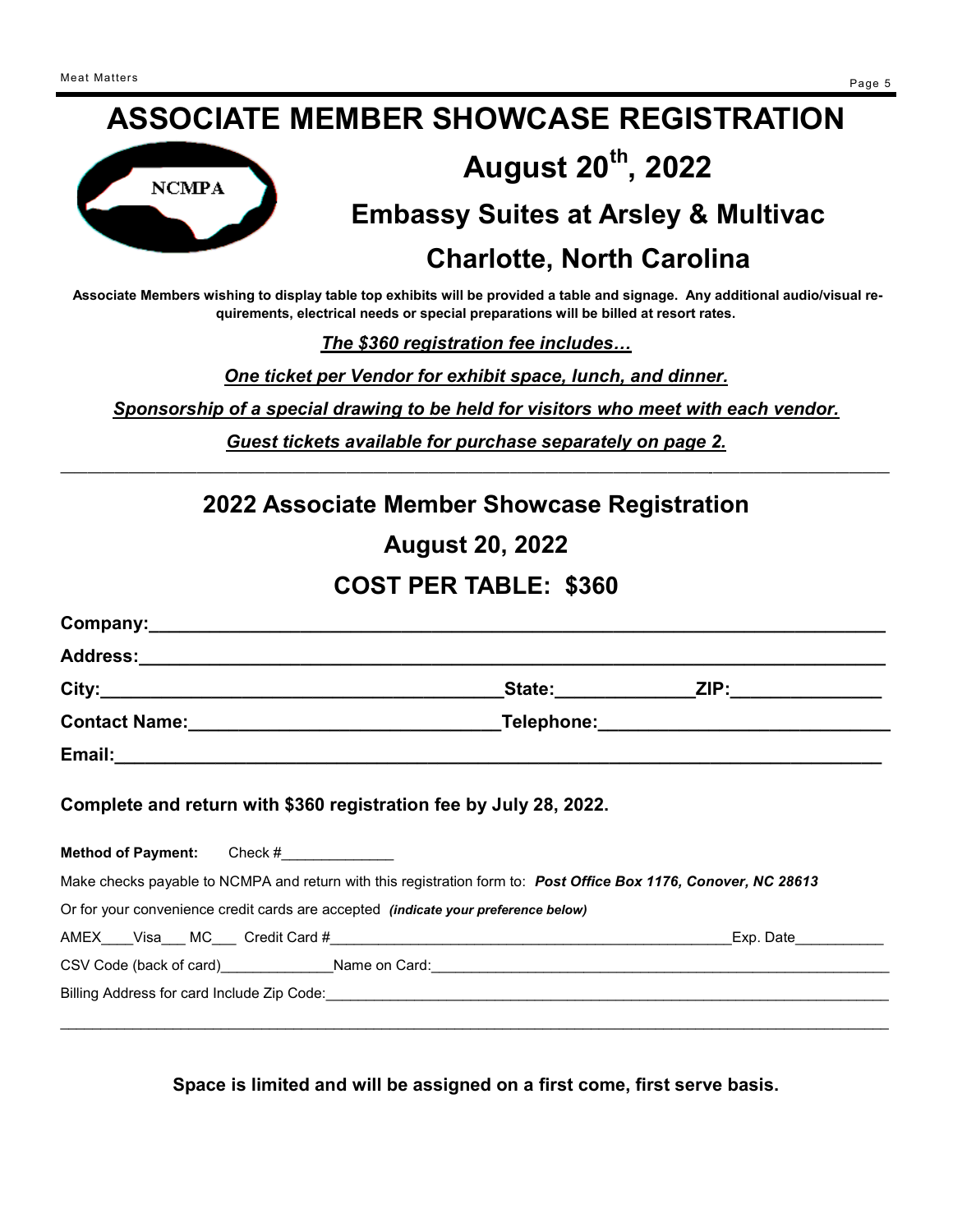## *Be Creative!! We Need Your Help!!!*

### *Raffle Items should have at least a \$25 value*

Here is how it will work:

- 1 ticket \$5.00 (\$5.00 each)
- 3 tickets \$10.00 = (\$3.33 each)
- $5$  tickets  $$15.00 = ($3.00$  each)
- 10 tickets \$25.00 = (2.50 each)
- 15 tickets 35.00 = (2.33 each)
- 20 tickets \$45.00 =(2.25 each)

25 tickets \$50.00 =(2.00 each) and include ONE grand prize ticket

For each \$50 bundle purchased an individual will receive one GRAND PRIZE TICKET. You can buy as many \$50 bundles as you like.

Each Member is asked to prepare a gift basket valued between \$35-\$50. This is an effort to make the prizes very attractive and consistent in quality.

Below is some examples of baskets that can be made.

-Dog Lovers Basket

-Cat Lovers Basket

-Boy Basket

-Girl Basket

-Movie/Popcorn Basket

-Coffee Basket

-Wine and Wine Glass Basket

-Lottery ticket Frame (use a 8x10 picture frame and put different lottery tickets in it showing through the glass)

-Panthers or other Sports team Basket

-Baking Basket (cake mix, cupcake pan, icing, cookbook, baking needs, etc)

- -Kitchen Basket (towels, maybe a rug, sponge etc.)
- -Tickets to a game of some sort
- -Restaurant gift cards (\$5 each for different places to pay for lunch)

-Game night group of games

- -Beauty Basket (Shampoo, Conditioners, Spray etc)
- -Food Basket (cookies, crackers, snacks)

-Candy Basket

In front of each of these items we have a bowl to put your tickets in. You will also have a bowl to place your grand prize ticket in. We draw one at a time for each grand prize. The grand prize can be won by only person.

Scenario: I purchase 25 tickets for \$50. I put my tickets scattered in various bowls for the baskets I am interested in. Let's say my ticket never gets drawn. I am still in for the GRAND PRIZE which is a bonus. I think this is a win - win. Everyone is in for the Grand Prizes.

Our goal is to get everyone to purchase \$50 or more. All ticket purchasers of the \$50 package are eligible for the Grand Prize.

Let's all pitch in and make this an outstanding fundraiser for the North Carolina Meat Processors!!!





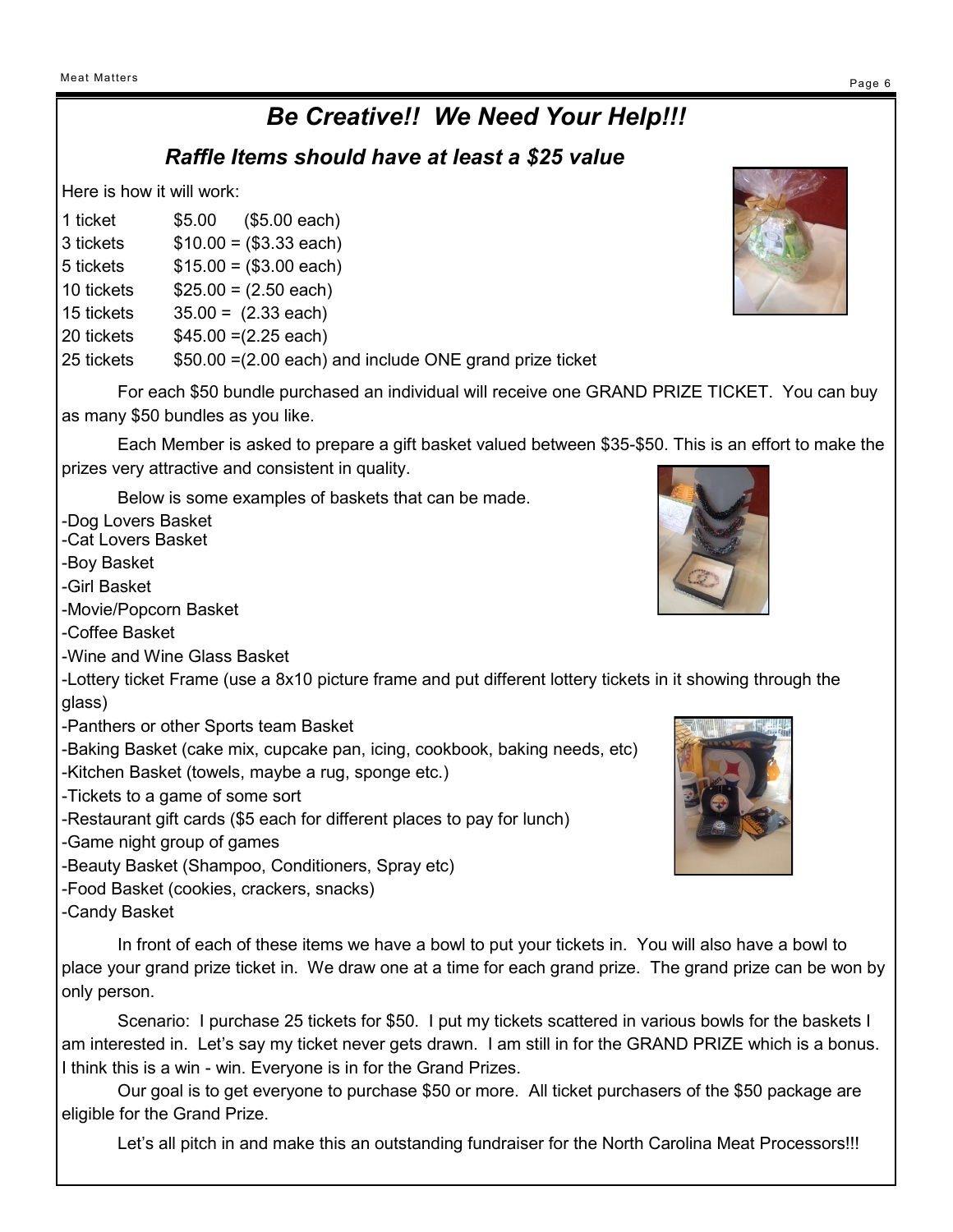



#### NORTH CAROLINA

#### **MEAT PROCESSORS ASSOCIATION**

INCORPORATED

#### **APPLICATION FOR MEMBERSHIP**

We hereby make application for membership in the North Carolina Meat Processors Association Inc., a non-profit corporation established to promote and improve the meat processing industry.

We agree to pay annual dues as determined by the board of directors, and to pay any assessment that may be approved by the board of directors, understanding that this is necessary in order to keep our membership in good standing.

(Note: Assessments are made only when an unusual circumstance presents itself, such as conducting a legislative campaign to combat a bill that would adversely affect the meat industry.)

All dues are used, at the direction of the board of directors, for the benefit of the meat industry in the state of North Carolina.

In making application for membership, we pledge to support NCMPA in its endeavors and activities and will actively participate in its program, aims and goals.

#### Company Name\_\_\_\_\_\_\_\_\_\_\_\_\_\_\_\_\_\_\_\_\_\_\_\_\_\_\_\_\_\_\_\_\_\_\_\_\_\_\_\_\_\_\_\_\_\_\_\_\_\_\_\_\_\_\_\_\_\_\_\_\_\_\_\_\_\_\_\_\_\_\_\_\_\_\_\_\_\_\_\_\_

#### Address\_\_\_\_\_\_\_\_\_\_\_\_\_\_\_\_\_\_\_\_\_\_\_\_\_\_\_\_\_\_\_\_\_\_\_\_\_\_\_\_\_\_\_\_\_\_\_\_\_\_\_\_\_\_\_\_\_\_\_\_\_\_\_\_\_\_\_\_\_\_\_\_\_\_\_\_\_\_\_\_\_\_\_\_\_\_\_\_

#### City, State, Zip

Phone Number\_\_\_\_\_\_\_\_\_\_\_\_\_\_\_\_\_\_\_\_\_\_FAX Number\_\_\_\_\_\_\_\_\_\_\_\_\_\_\_\_\_\_\_\_\_Email:\_\_\_\_\_\_\_\_\_\_\_\_\_\_\_\_\_\_\_\_\_\_\_\_

Principals of company (name and title)

Recommended by

#### **NEW PROCESSOR MEMBERS**

We manufacture or process at least 50 percent of the products we sell and are eligible for active membership, checked below:

#### \_\_\_\_\_**NEW PROCESSOR MEMBER FOR 2022-2023 SPECIAL RATE \$149 ANNUAL DUES**

We employ 10 or fewer people and pay \$360 annual dues.

We employ 11 to 24 people and pay \$475 annual dues.

We employ 25 or more people and pay \$550 annual dues.

#### **ASSOCIATE DUES**

We work with and are interested in the meat industry and pay \$425 annual dues.

#### **JOHN W. LONG SCHLARSHIP DONATON FOR AMOUNT ENCLOSED \$**

Dues are payable in advance for the August 1-July 31 dues period. Payment of processor member dues to NCMPA is based on a company's number of employees. Each member is trusted to determine his own payment figure and to pay accordingly, on his/her honor and representing the honor of his/her company.

Signature(required) and the contract of the Date Date

*Contributions or gifts to NCMPA are not deductible as charitable contributions for federal income purposes; however, dues payments may be deductible by members as an ordinary and necessary business expense.* 

 $\mathcal{L}_\mathcal{L} = \mathcal{L}_\mathcal{L} = \mathcal{L}_\mathcal{L} = \mathcal{L}_\mathcal{L} = \mathcal{L}_\mathcal{L} = \mathcal{L}_\mathcal{L} = \mathcal{L}_\mathcal{L} = \mathcal{L}_\mathcal{L} = \mathcal{L}_\mathcal{L} = \mathcal{L}_\mathcal{L} = \mathcal{L}_\mathcal{L} = \mathcal{L}_\mathcal{L} = \mathcal{L}_\mathcal{L} = \mathcal{L}_\mathcal{L} = \mathcal{L}_\mathcal{L} = \mathcal{L}_\mathcal{L} = \mathcal{L}_\mathcal{L}$ 

Make check payable to NCMPA; mail to P.O. Box 1176, Conover, NC 28613

VISA, MASTERCARD, OR DISCOVER CARDS are accepted: ACCT # \_\_\_\_\_\_\_\_\_\_\_\_\_\_\_\_\_\_\_\_\_\_\_\_\_\_\_\_\_\_\_\_\_\_\_\_\_\_\_\_\_\_\_\_\_\_\_\_\_\_\_

EXP DATE FOR Billing zip code for card Execurity Code Formulation be charged \$

Approval Signature